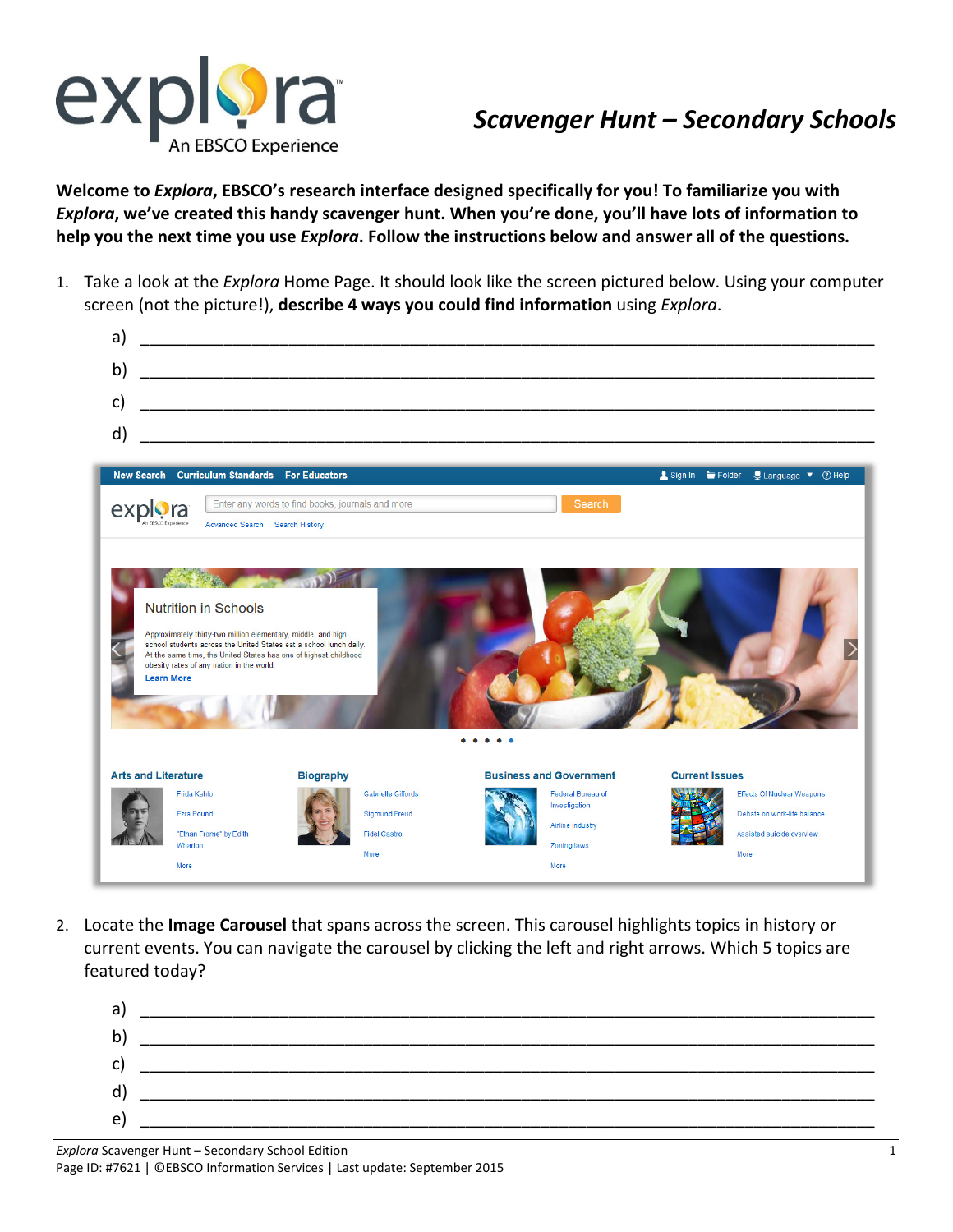- 3. Locate the **Search Box** above the Image Carousel. Type in *Albert Einstein*. Click **Search**.
	- a) How many search results do you get? \_\_\_\_\_\_\_\_\_\_\_
	- b) What did you notice when you started to type in his name?
- 4. Note the Topic Overview that appears at the top of your result list. How might this information be helpful to you? \_\_\_\_\_\_\_\_\_\_\_\_\_\_\_\_\_\_\_\_\_\_\_\_\_\_\_\_\_\_\_\_\_\_\_\_\_\_\_\_\_\_\_\_\_\_\_\_\_\_\_\_\_\_\_\_\_\_\_\_\_\_\_\_\_\_\_\_\_\_\_\_\_\_\_\_\_\_

\_\_\_\_\_\_\_\_\_\_\_\_\_\_\_\_\_\_\_\_\_\_\_\_\_\_\_\_\_\_\_\_\_\_\_\_\_\_\_\_\_\_\_\_\_\_\_\_\_\_\_\_\_\_\_\_\_\_\_\_\_\_\_\_\_\_\_\_\_\_\_\_\_\_\_\_\_\_\_\_\_\_\_\_

\_\_\_\_\_\_\_\_\_\_\_\_\_\_\_\_\_\_\_\_\_\_\_\_\_\_\_\_\_\_\_\_\_\_\_\_\_\_\_\_\_\_\_\_\_\_\_\_\_\_\_\_\_\_\_\_\_\_\_\_\_\_\_\_\_\_\_\_\_\_\_\_\_\_\_\_\_

5. Locate the **Limit To** panel to the left of your screen. It should look like the image below. You can use this panel to help narrow your search results.

| <b>Limit To</b><br>$\triangledown$ Full Text<br>Scholarly (Peer Reviewed)<br>Journals<br><b>Publication Date</b><br>1911<br>2015 | This panel features several headings, including <b>Publication Date, Source Types</b> ,<br>and Lexile Range. (You can expand or collapse these headings by clicking on<br>them.) The number in parentheses indicates how many results are available. |
|----------------------------------------------------------------------------------------------------------------------------------|------------------------------------------------------------------------------------------------------------------------------------------------------------------------------------------------------------------------------------------------------|
| <b>Show More</b><br>Options set                                                                                                  | Let's try filtering by <b>Source Type</b> . Place a check in the box next to <b>Biographies</b> . This<br>will narrow your result list to include only biographies of Albert Einstein.                                                               |
| <b>Source Types</b>                                                                                                              | How many results do you get? _________                                                                                                                                                                                                               |
| $\sqrt{ }$ All Results                                                                                                           |                                                                                                                                                                                                                                                      |
| Biographies (126)                                                                                                                | 6. Now, locate the <b>Sort</b> dropdown menu at the top of your result list. It looks like                                                                                                                                                           |
| Magazines (2,134)                                                                                                                | this: $\boxed{\text{Relevance}\neq}$ This is another tool you can use to organize your search results.                                                                                                                                               |
| <b>News</b> (5,266)                                                                                                              |                                                                                                                                                                                                                                                      |
| <b>Books (309)</b>                                                                                                               | Besides sorting by Relevance, what are your choices?                                                                                                                                                                                                 |
| <b>Primary Source</b><br>Documents (15)                                                                                          |                                                                                                                                                                                                                                                      |
| <b>Academic Journals (51)</b>                                                                                                    |                                                                                                                                                                                                                                                      |
| <b>Trade Publications (9)</b>                                                                                                    | 7. Choose Date Oldest. This will organize your results so that the oldest articles                                                                                                                                                                   |
| Reviews (223)                                                                                                                    | are listed first. Click the title of the first article listed and open the full record.                                                                                                                                                              |
| <b>Show More</b>                                                                                                                 | Write down the following:                                                                                                                                                                                                                            |
| <b>Lexile Range</b>                                                                                                              |                                                                                                                                                                                                                                                      |
| $\Box$ 1101-1300 (1,241)                                                                                                         |                                                                                                                                                                                                                                                      |
| 901-1100 (634)                                                                                                                   |                                                                                                                                                                                                                                                      |
| 1301-1500+ (559)                                                                                                                 |                                                                                                                                                                                                                                                      |
| ■ 701-900 (114)                                                                                                                  |                                                                                                                                                                                                                                                      |
| $1401 - 700(38)$                                                                                                                 |                                                                                                                                                                                                                                                      |
| Show More                                                                                                                        | <b>Date of Publication:</b><br>$d_{\cdot}$<br><u> 2000 - 2000 - 2000 - 2000 - 2000 - 2000 - 2000 - 2000 - 2000 - 2000 - 2000 - 2000 - 2000 - 2000 - 2000 - 200</u>                                                                                   |

8. Let's try another kind of search. Click on the *Explora* logo at the top left of your screen to return to the home page (remember, you can use this feature any time you want to start over).

Below the image carousel, you'll find a number of subject categories. Click the "More" link under the **History** category. Note that you can browse the list of topics alphabetically. Choose a topic.

Which topic did you choose? **Which topic did you choose**?